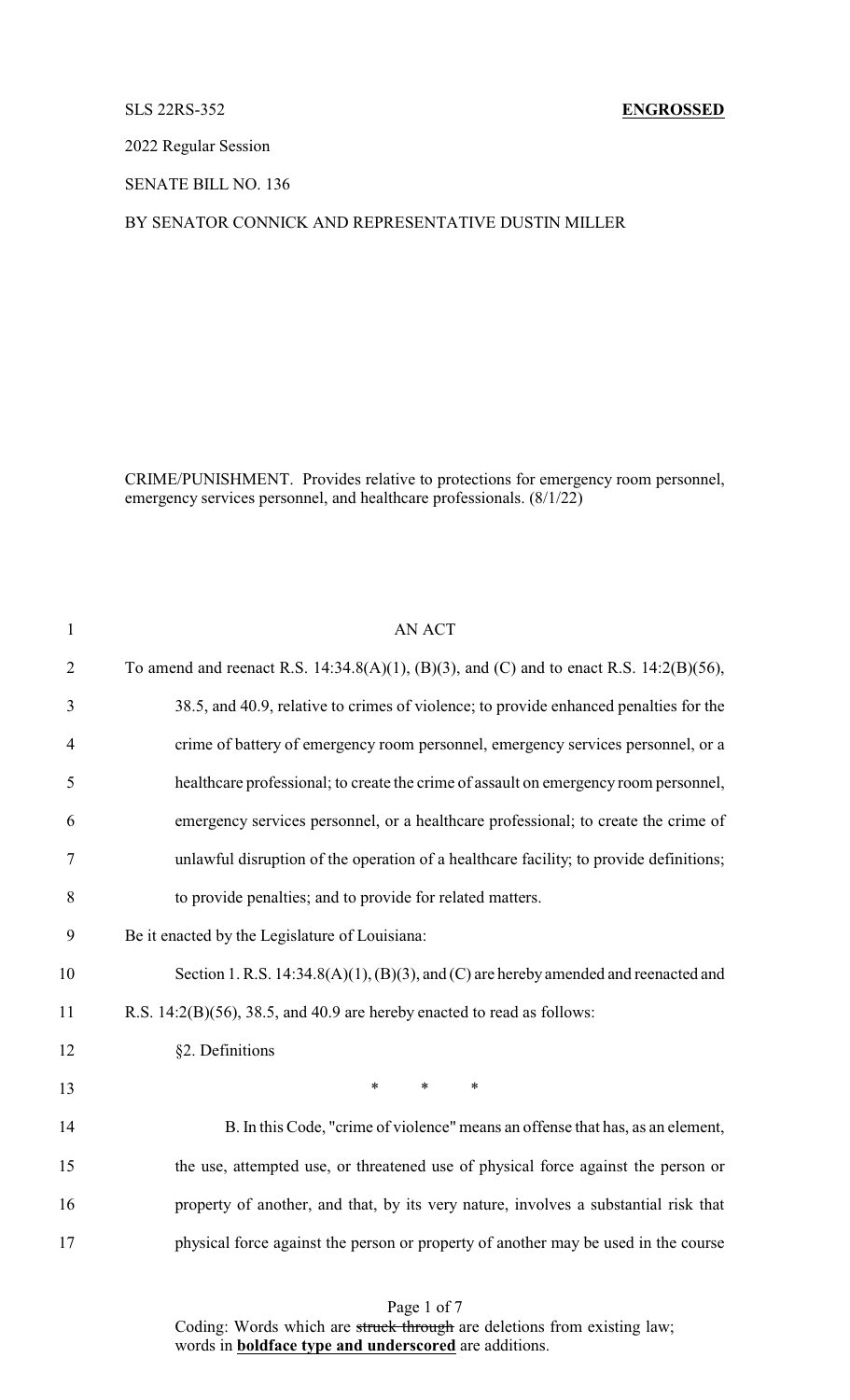| $\mathbf{1}$   | of committing the offense or an offense that involves the possession or use of a         |
|----------------|------------------------------------------------------------------------------------------|
| $\overline{c}$ | dangerous weapon. The following enumerated offenses and attempts to commit any           |
| 3              | of them are included as "crimes of violence":                                            |
| 4              | *<br>*<br>∗                                                                              |
| 5              | (56) Battery of emergency room personnel, emergency services                             |
| 6              | personnel, or a healthcare professional.                                                 |
| 7              | *<br>$\ast$<br>∗                                                                         |
| 8              | §34.8. Battery of emergency room personnel, emergency services personnel, or a           |
| 9              | healthcare professional                                                                  |
| 10             | A.(1) Battery of emergency room personnel, emergency services personnel,                 |
| 11             | or a healthcare professional is battery committed without the consent of the victim      |
| 12             | when the offender has reasonable grounds to believe that the victim is emergency         |
| 13             | room personnel, emergency services personnel, or a healthcare professional acting        |
| 14             | in the performance of his employment duties.                                             |
| 15             | $\ast$<br>*<br>∗                                                                         |
| 16             | B. For purposes of this Section:                                                         |
| 17             | ∗<br>∗<br>∗                                                                              |
| 18             | (3) "Healthcare professional" means a person licensed or certified by this               |
| 19             | state to provide healthcare or professional services as a physician, physician           |
| 20             | assistant, dentist, registered or licensed practical nurse or certified nurse assistant, |
| 21             | advanced practice registered nurse, certified emergency medical technician,              |
| 22             | paramedic, certified registered nurse anesthetist, nurse practitioner, respiratory       |
| 23             | therapist, clinical nurse specialist, pharmacist, optometrist, podiatrist, chiropractor, |
| 24             | physical therapist, occupational therapist, licensed radiologic technologist, licensed   |
| 25             | clinical laboratory scientist, licensed professional counselor, certified social worker, |
| 26             | psychologist, patient transporter, dietary worker, patient<br>access<br>$\sigma$ r       |
| 27             | representative, security personnel, patient relations advocate, or any other             |
| 28             | person who otherwise assists in or supports the performance of healthcare                |
| 29             | services.                                                                                |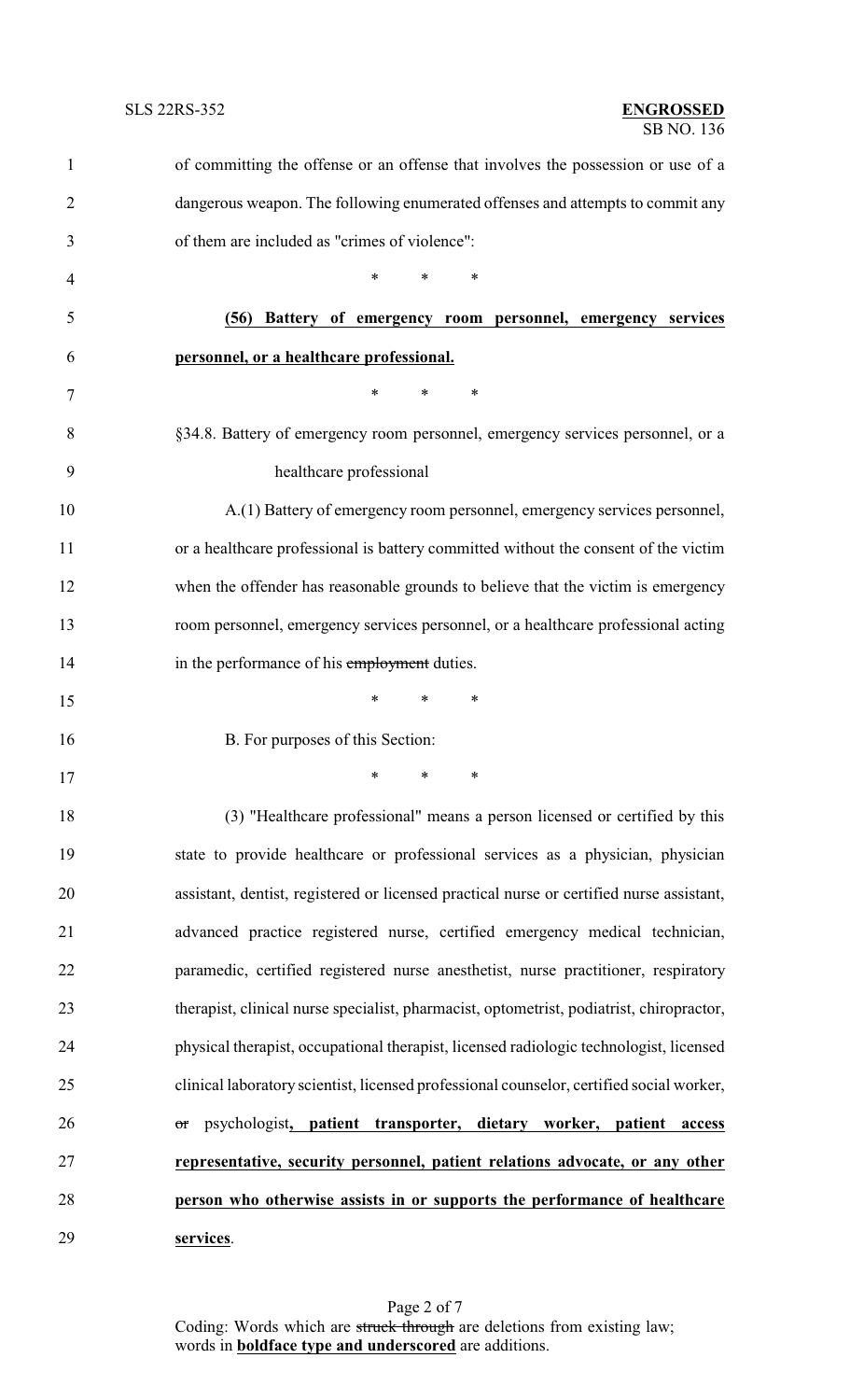| $\mathbf{1}$   | $C(1)(a)$ Whoever commits the crime of battery of emergency room                              |
|----------------|-----------------------------------------------------------------------------------------------|
| $\overline{2}$ | personnel, emergency services personnel, or a healthcare professional shall be fined          |
| 3              | not more than one thousand dollars and imprisoned for not less than fifteen days nor          |
| $\overline{4}$ | more than six months without benefit of suspension of sentence. At least forty-               |
| 5              | eight hours of the sentence imposed shall be without benefit of suspension of                 |
| 6              | sentence.                                                                                     |
| 7              | (b) Whoever commits a second or subsequent offense of battery of                              |
| 8              | emergency room personnel, emergency services personnel, or a healthcare                       |
| 9              | professional shall be fined not more than one thousand dollars and imprisoned,                |
| 10             | with or without hard labor, for not less than one year nor more than three                    |
| 11             | years. At least fifteen days of the sentence imposed shall be served without                  |
| 12             | benefit of parole, probation, or suspension of sentence.                                      |
| 13             | $(2)(a)$ If the battery produces an injury that requires medical attention, the               |
| 14             | offender shall be fined not more than five thousand dollars and imprisoned with or            |
| 15             | without hard labor for not less than one year nor more than five years. At least five         |
| 16             | thirty days of the sentence imposed shall be <b>served</b> without benefit of <b>parole</b> , |
| 17             | probation, or suspension of sentence.                                                         |
| 18             | (b) If the battery produces an injury that requires medical attention, and                    |
| 19             | the offense is a second or subsequent offense, the offender shall be fined not                |
| 20             | more than ten thousand dollars, and shall be imprisoned with or without hard                  |
| 21             | labor, for not less than two nor more than five years. At least sixty days of the             |
| 22             | sentence imposed shall be served without benefit of parole, probation, or                     |
| 23             | suspension of sentence.                                                                       |
| 24             | $\ast$<br>$\ast$<br>∗                                                                         |
| 25             | §38.5. Assault on emergency room personnel, emergency services personnel, or                  |
| 26             | a healthcare professional                                                                     |
| 27             | A.(1) Assault on emergency room personnel, emergency services                                 |
| 28             | personnel, or a healthcare professional is an assault committed when the                      |
| 29             | offender has reasonable grounds to believe the victim is an emergency room                    |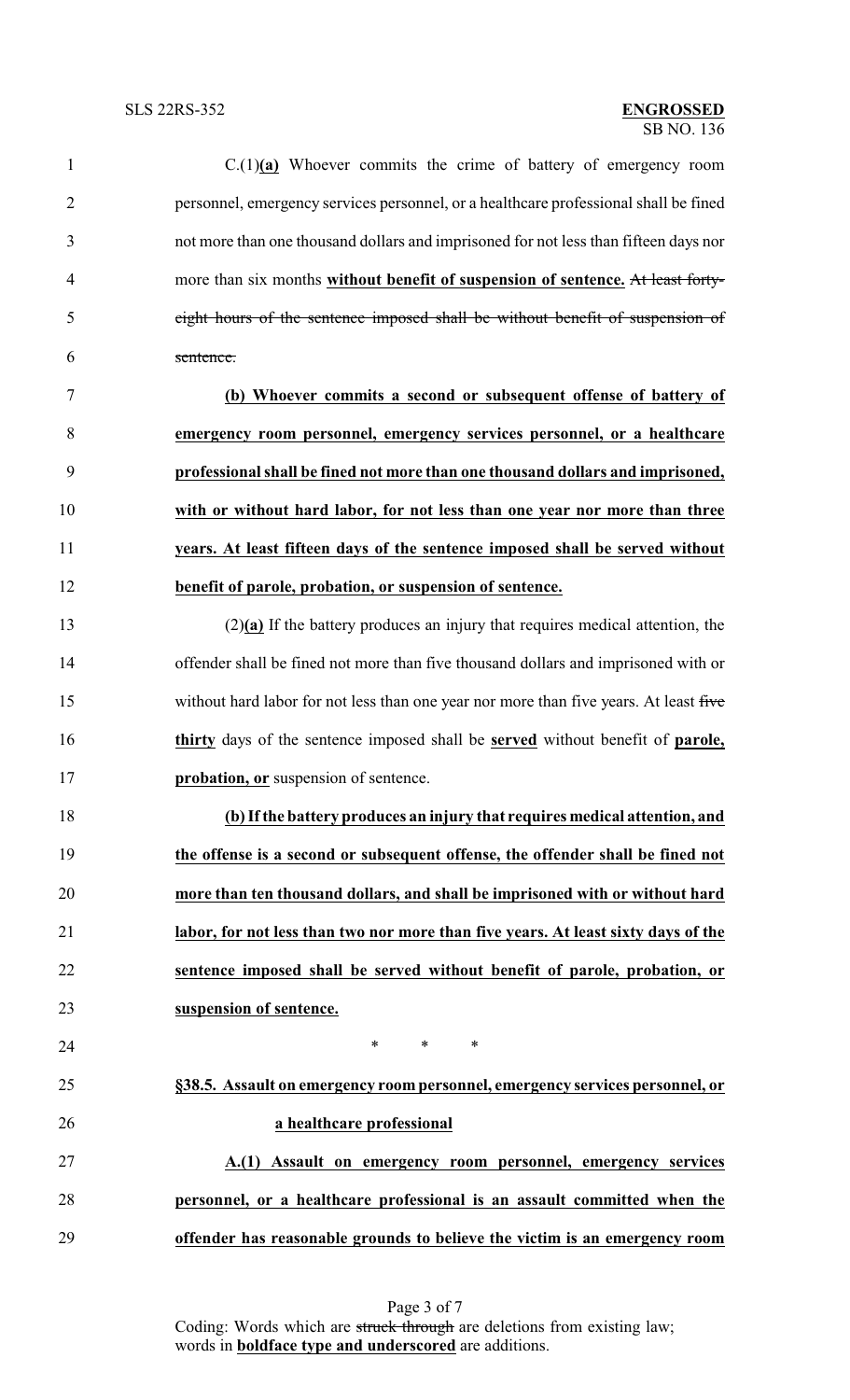| $\mathbf{1}$   | personnel, emergency services personnel, or a healthcare professional acting in |
|----------------|---------------------------------------------------------------------------------|
| $\overline{2}$ | the performance of his duties.                                                  |
| 3              | (2) For purposes of this Section:                                               |
| 4              | (a) "Assault" shall have the same definition as in R.S. 14:36 but shall         |
| 5              | additionally include making statements threatening physical harm to an          |
| 6              | emergency room personnel, emergency services personnel, or a healthcare         |
| 7              | professional.                                                                   |
| 8              | (b) "Emergency room personnel" shall have the same definitions as in            |
| 9              | R.S. 14:34.8.                                                                   |
| 10             | (c) "Emergency services personnel" shall have the same definitions as in        |
| 11             | R.S. 14:34.8.                                                                   |
| 12             | (d) "Healthcare professional" shall have the same definitions as in R.S.        |
| 13             | 14:34.8.                                                                        |
| 14             | B. Whoever commits the crime of assault on emergency room personnel,            |
| 15             | emergency services personnel, or a healthcare professional shall be fined not   |
| 16             | more than one thousand dollars or imprisoned for not less than thirty days nor  |
| 17             | more than one hundred eighty days, or both.                                     |
| 18             | $\ast$<br>$\ast$<br>∗                                                           |
| 19             | §40.9. Unlawful disruption of the operation of a healthcare facility            |
| 20             | A. Unlawful disruption of the operation of a healthcare facility is the         |
| 21             | intentional communication of information that the commission of a crime of      |
| 22             | violence is imminent or in progress, or that a circumstance dangerous to human  |
| 23             | life exists or is about to exist, when committed under any one or more of the   |
| 24             | following circumstances:                                                        |
| 25             | (1) When the offender's actions cause emergency room personnel,                 |
| 26             | emergency services personnel, or healthcare professionals at a healthcare       |
| 27             | facility to be in sustained fear for their safety and a reasonable person would |
| 28             | have known that his actions could cause sustained fear.                         |
| 29             | (2) When the offender's actions cause the evacuation of a healthcare            |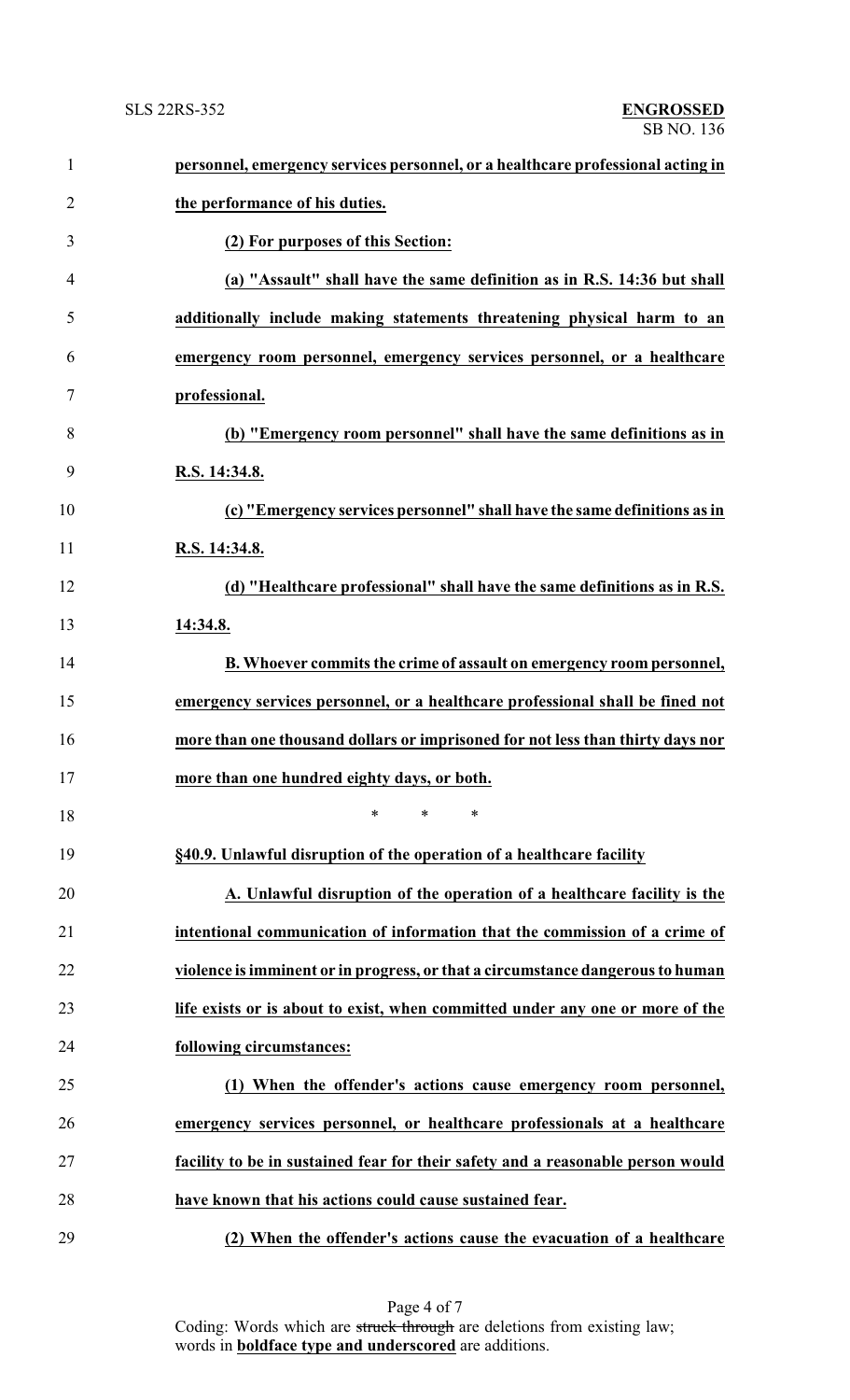| $\mathbf{1}$   | facility and a reasonable person would have known that his actions could cause    |
|----------------|-----------------------------------------------------------------------------------|
| $\overline{2}$ | an evacuation.                                                                    |
| 3              | (3) When the offender's actions cause any other serious disruption to the         |
| $\overline{4}$ | operation of a healthcare facility and a reasonable person would have known       |
| 5              | that such actions could cause serious disruption to the operation of a healthcare |
| 6              | facility.                                                                         |
| $\tau$         | <b>B. For purposes of this Section:</b>                                           |
| 8              | (1) "Healthcare facility" means any hospital, outpatient clinic,                  |
| 9              | ambulatory surgical center, or other setting where healthcare services are        |
| 10             | provided.                                                                         |
| 11             | (2) "Emergency room personnel" shall have the same definitions as in              |
| 12             | R.S. 14:34.8.                                                                     |
| 13             | (3) "Emergency services personnel" shall have the same definitions as             |
| 14             | in R.S. 14:34.8.                                                                  |
| 15             | (4) "Healthcare professional" shall have the same definitions as in R.S.          |
| 16             | 14:34.8.                                                                          |
| 17             | C. Whoever commits the offense of unlawful disruption of the operation            |
| 18             | of a healthcare facility shall be fined not more than one thousand dollars or     |
| 19             | imprisoned with or without hard labor, for not less than one year nor more than   |
| 20             | five years, or both.                                                              |
|                |                                                                                   |

The original instrument and the following digest, which constitutes no part of the legislative instrument, were prepared by Whitney Kauffeld.

SB 136 Engrossed 2022 Regular Session Connick

DIGEST

Present law provides relative to crimes of violence and includes an illustrative list of crimes of violence.

Proposed law retains present law and adds the proposed law crime of assault on emergency room personnel, emergency services personnel, and a healthcare professional to the list of crimes of violence.

Present law provides that the crime of battery of emergency room personnel, emergency services personnel or healthcare professional is punishable by a fine of not more than \$1,000 and imprisonment between 15 days and six months. Present law further provides that the crime of battery of emergency room personnel, emergency services personnel, or healthcare

Page 5 of 7

Coding: Words which are struck through are deletions from existing law; words in **boldface type and underscored** are additions.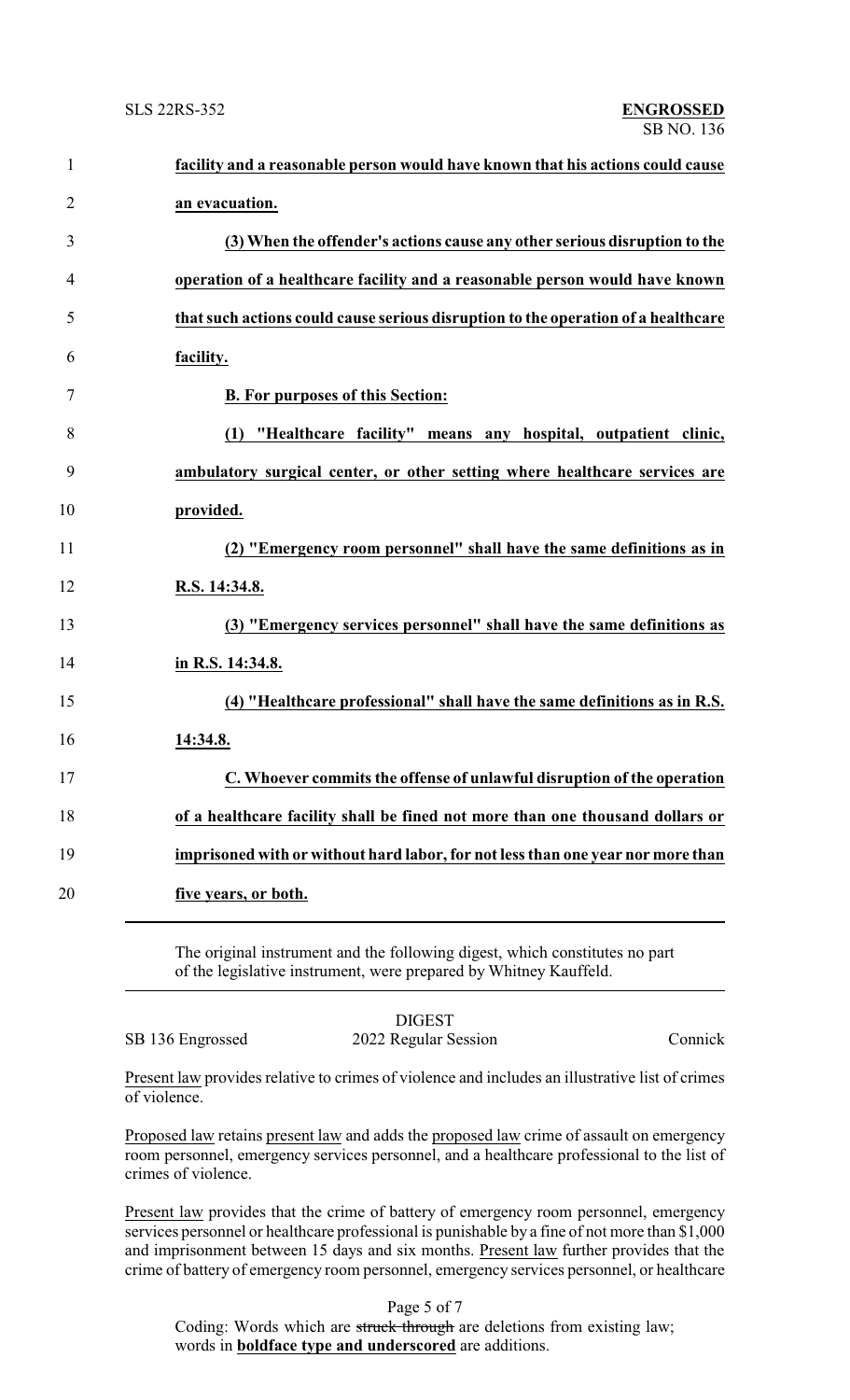professional, if the battery produces an injury that requires medical attention, is punishable by a fine of not more than \$5,000 and imprisonment between one and five years.

Proposed law retains present law and expands the definition of "healthcare professional" to include a patient transporter, dietary worker, patient access representative, security personnel, patient relations advocate, or any other person who otherwise assists in or supports the performance of healthcare services.

Proposed law further provides that imprisonment for a first offense of battery of emergency room personnel, emergency services personnel, or healthcare professional is to be served without benefit of suspension of sentence.

Proposed law further provides that a second or subsequent offense of battery of emergency room personnel, emergency services personnel, or healthcare professional is punishable by a fine of not more than \$1,000 and imprisonment, with or without hard labor, for between one and three years, at least 15 days of which must be served without benefit of parole, probation, or suspension of sentence.

Present law provides that if the battery produces an injury that requires medical attention, the offender is punishable by a fine of not more than \$5,000 and imprisonment between one and five years, at least 30 days of which must be served without benefit of parole, probation, or suspension of sentence.

Proposed law provides that on a second or subsequent offense, if the battery produces an injury that requires medical attention, the offender is punishable by a fine of not more than \$10,000 and imprisonment between two and five years, at least 60 days of which must be served without benefit of parole, probation, or suspension of sentence.

Proposed law otherwise retains present law.

Proposed law creates the crime of assault on emergencyroom personnel, emergencyservices personnel, or a healthcare professional, which is defined as an assault committed when the offender has reasonable grounds to believe that the victim is a emergency room personnel, emergency services personnel, or a healthcare professional acting in the performance of his duties.

Proposed law defines "assault," "emergency room personnel", "emergency services personnel," and "healthcare professional" for the purposes of proposed law.

A violation of proposed law is punishable by a fine of not more than \$1,000, or imprisonment between 30 and 180 days, or both.

Proposed law creates the crime of unlawful disruption of the operation of a healthcare facility, defined as the intentional communication of information that the commission of a crime of violence is imminent or in progress, or that a circumstance dangerous to human life exists or is about to exist, when committed under any one or more of the following circumstances:

- (1) When the offender's actions cause emergency room personnel, emergency services personnel, or healthcare professionals at a healthcare facility to be in sustained fear for their safety, and a reasonable person would have known that his actions could cause sustained fear.
- (2) When the offender's actions cause the evacuation of a healthcare facility, and a reasonable person would have known that his actions could cause an evacuation.
- (3) When the offender's actions cause any other serious disruption to the operation of a healthcare facility, and a reasonable person would have known that his actions could

Page 6 of 7

Coding: Words which are struck through are deletions from existing law; words in **boldface type and underscored** are additions.